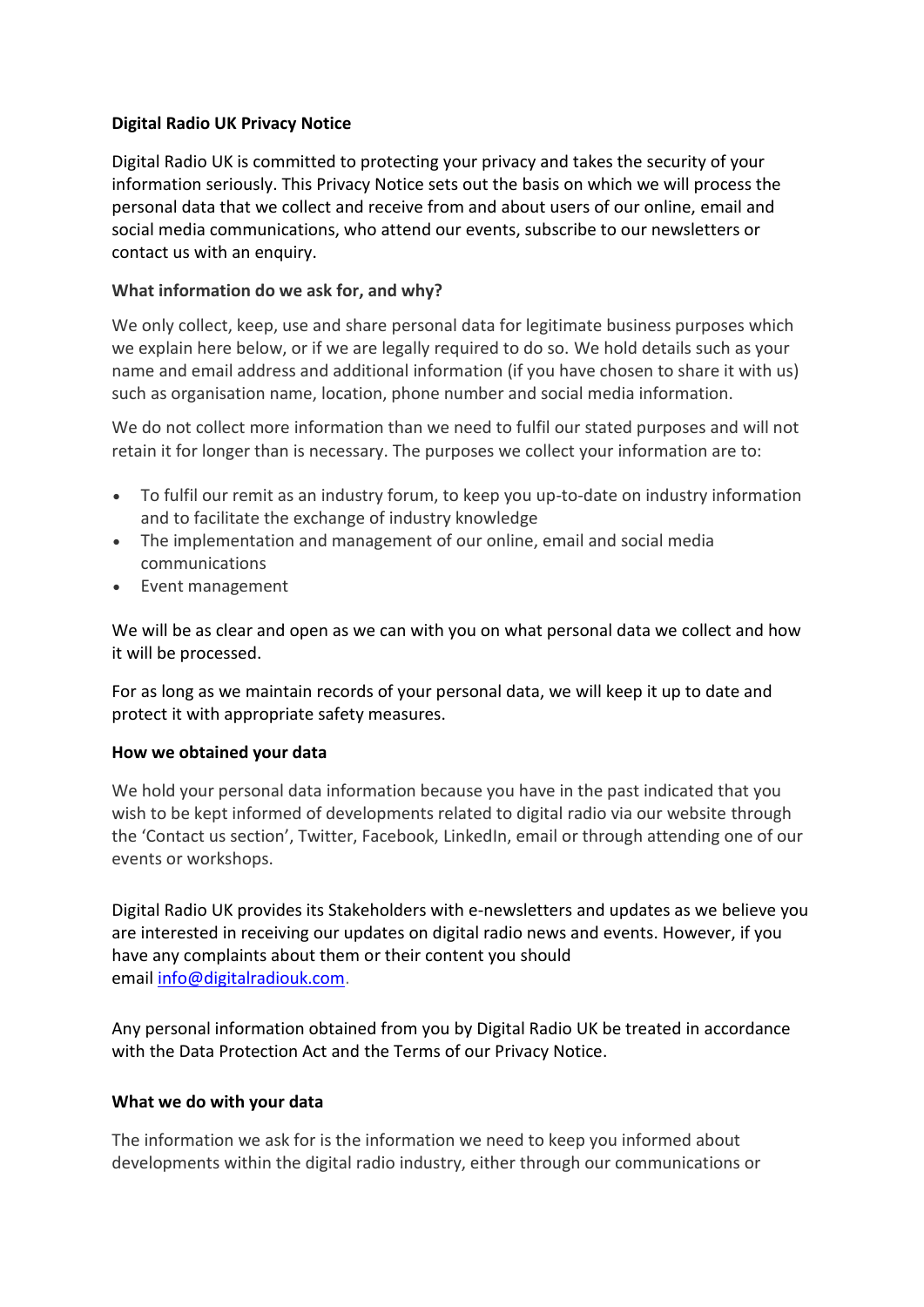events. We will provide relevant information to our partners only with the same purpose. If you have attended one of our events we may hold your image which we use for promotion purposes.

We do not use your personal data for marketing purposes. We will only contact you where we have a 'legitimate interest' in a way which is reasonably expected as part of our business relationship with you. This forms the legal basis of our collection of personal data.

**Stakeholders** – We use your personal data to contact you with updates on digital radio news and events which you have requested or agreed to receive from us, to invite you to relevant events or meetings that we consider you will find useful, for the administration of your attendance at our events and to contact you about the event and to contact you with surveys and feedback requests after you have attended a meeting or event.

**Visitors to our website** - When someone visits our website www.getdigitalradio.com we use Google Analytics. Google Analytics is a web analytics service provided by Google, Inc. Google places cookies on your computer, to enable them to provide us with activity reports relating to our website. It collects standard information and details of visitor behaviour patterns to identify data traffic patterns and personalise contents. We do this to find out things such as the number of visitors to various parts of the site. This information is only processed in a way which does not identify anyone. We do not make, and do not allow Google to make any attempt to find out the identities of those visiting our website. We will make it clear when we collect personal information and will explain what we intend to do with it.

The information generated by Google cookies about your use of the platform (including your IP address) will be transmitted to and stored by Google on servers in the United States. You may refuse these cookies by selecting the appropriate settings on your browser or by downloading and installing the browser plug-in available under [https://tools.google.com/dlpage/gaoptout?hl=en-GB.](https://tools.google.com/dlpage/gaoptout?hl=en-GB)

You may also change the storing of cookies in your browser settings at any time by selecting the function "accept no cookies". However, disabling essential cookies may result in you no longer be able to use the entire functionality of the website.

**E-newsletter** - We use a third party provider, Mailchimp, to deliver our e-newsletters. We gather statistics around email opening and clicks using industry standard technologies to help us monitor and improve our e-newsletter.

**WordPress** - We use a third party service, WordPress.com, to publish our website. These sites are hosted at xxxxx, which is run by xxxxx. We use a standard WordPress service to collect anonymous information about users' activity on the site, for example the number of users viewing pages on the site, to monitor and report on the effectiveness of the site and help us improve it. WordPress requires visitors that want to post a comment to enter a name and email address.

**Social media followers** – We receive the following personal data about you if you follow one of our social media accounts: Your account name, gender, general interests, location, age. Our legal basis for processing this data is our legitimate interest in providing social media and marketing content that is of interest to our followers on social media. We use this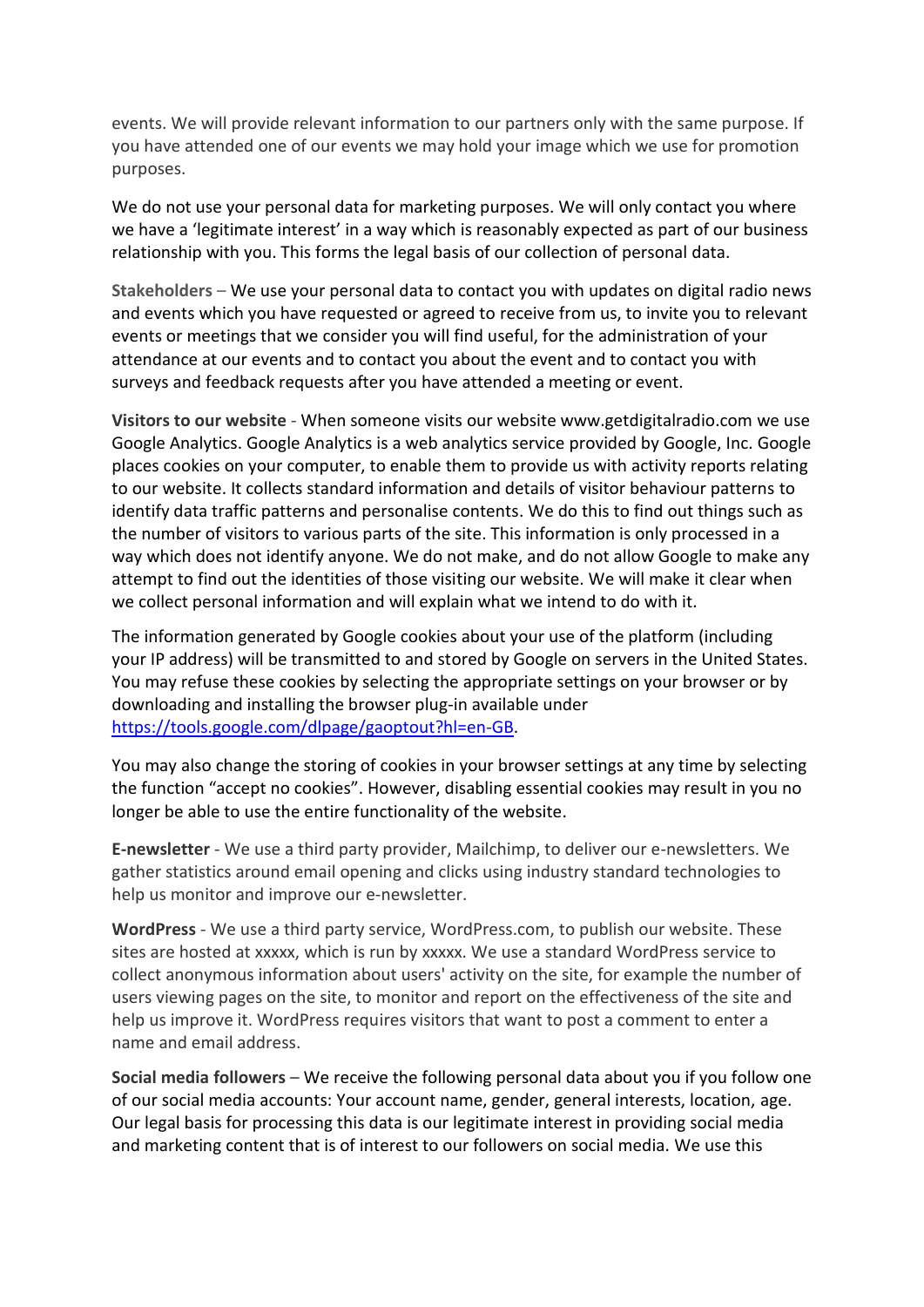Personal Data to provide bespoke social media content and to find out more about our digital community. It will not be shared with any other organisations.

If you send us a private or direct message via social media the message will be stored in our Twitter account.

**Consumer Enquiries** – If you contact us via the 'contact us' page on our website we ask for your name, email, telephone number and postcode. We ask for this information so that we can identify which part of the UK you live in so that we can respond to your enquiry with relevant and accurate information. This information will not be shared with any other organisations.

#### **Data Processors**

Here is a list of the third party processors we use to collect, export, process and store personal data on our behalf:

Mailchimp, https://kb.mailchimp.com/accounts/management/about-mailchimp-the-euswiss-privacy-shield-and-the-gdpr

Microsoft Exchange,https://privacy.microsoft.com/en-GB/privacystatement

Twitter, located in the U.S. Privacy Shield Certified. <https://twitter.com/en/privacy>

Survey Monkey, located in the U.S. Privacy Shield Certified. https://www.surveymonkey.com/mp/policy/privacy-policy/

Wordpress,<https://en-gb.wordpress.org/about/privacy/>

Google Analytics located in the U.S. Privacy Shield Certified. https://www.google.com/policies/privacy/

# **International Data Transfers**

Countries outside of the European Economic Area do not always have strong data protection laws. Our providers are either certified as compliant with the EU-U.S. Privacy Shield Framework where they are located in the USA or they follow data protection regulations applicable in the EEA. To learn more about the Privacy Shield program, please visit [www.privacyshield.gov.](http://www.privacyshield.gov/)

#### **How we store and protect information**

Only employees and approved contractors/developers who need the information to perform a specific job are granted access to personal information.

We maintain technical and physical safeguards that are designed to protect the security and integrity of your personal data, and to guard it against accidental or unauthorised access, use, alteration or disclosure to unauthorised third parties. These measures include device encryption, firewalls and virus checking procedures.